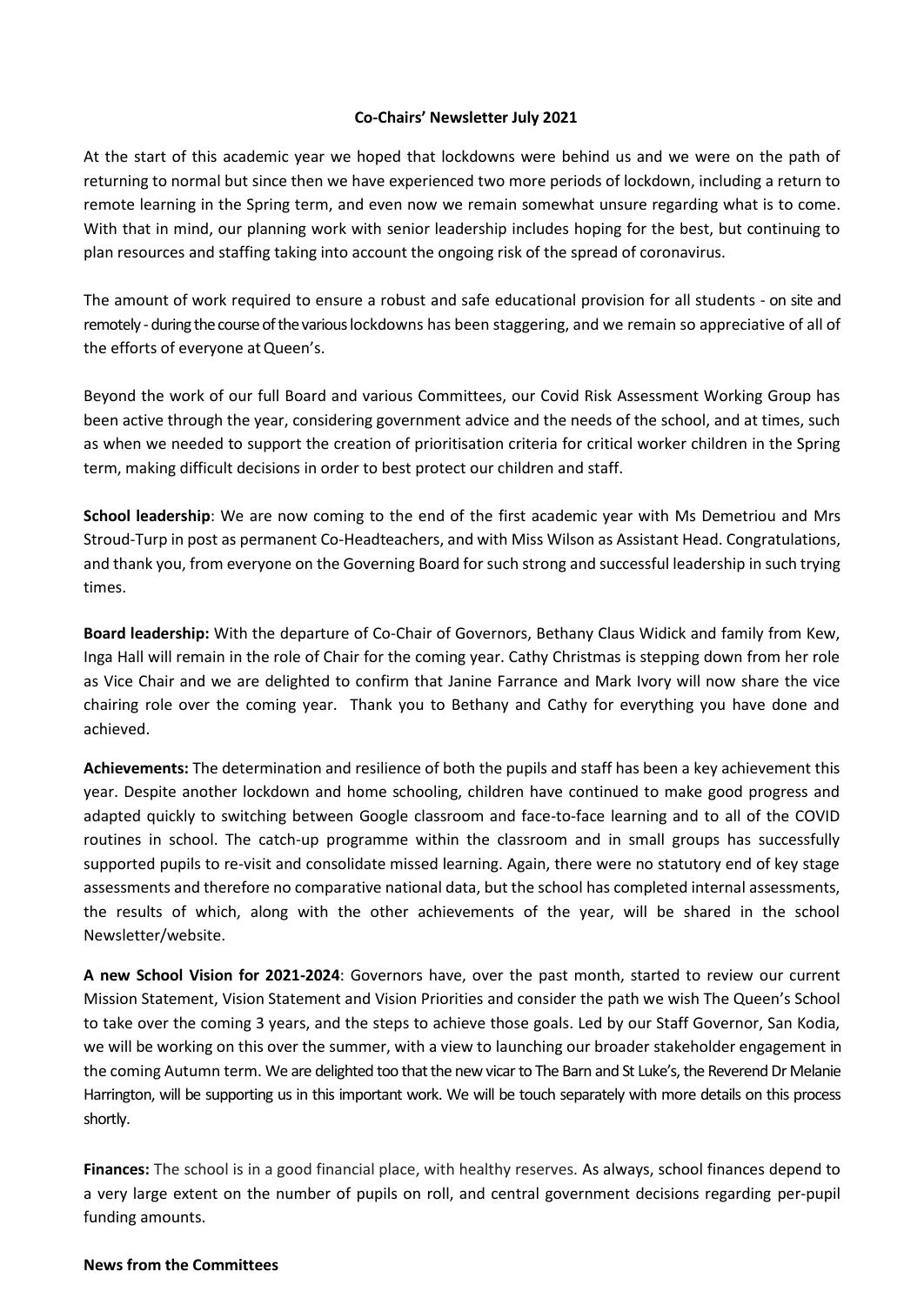- **Admissions –** On National Offer day we had nearly 2.5 applications for every seat in our upcoming Reception class. Like most Richmond schools, we have some spaces available in higher year groups. We encourage parents to spread the word of availability to local families who may be interested in applying for our limited vacancies in years 2 through 6. Recent legislative changes have necessitated that all schools (including Queen's) update criteria in their admissions policies that relate to looked after children (our criterion 1), to include internationally adopted, previously looked after children. Only a very small number of children throughout the country are expected to be affected by this change, which we have now incorporated into our oversubscription criteria.
- **Curriculum and Standards –** This year has seen our work change substantially from our normal school programme. We have been focusing on the recovery curriculum and remote learning, ensuring all the children have access to learning at home and for some at school during the lockdown periods. We have endeavoured to continue our focus, efforts and planning on Learning and Teaching, with the children's progression at the forefront. With the challenges of this year we have been looking closely at making sure the children are where they need to be at this time and putting in place any necessary catch up interventions. Internal assessments were put in place this summer to enable us to monitor progress as the normal tests were postponed.
- **Finance –** The Finance Committee has spent much of the last year assessing and reacting to the financial implications to the school of COVID such as the loss of lettings income and extra cleaning and associated costs. We have recently submitted our new budget to the local authority for the year ahead. The committee has continued to ensure that the school's finances are controlled and that we are always getting the best possible value for money – for example we have regular benchmarking with similar schools.
- **Pastoral + Kairos –** This year, the Pastoral and Kairos Committees have continued to work together effectively as one committee with two chairs. The Pastoral Committee has focused again on a holistic approach to child wellbeing. This has been more challenging during this academic year due to the ongoing COVID pandemic but the staff and the whole of the governing board have worked hard to ensure that the children's mental health on returning to and being reintroduced to school has been a priority, especially during the initial recovery period. Return-to-school questionnaires were designed by the staff to highlight any areas of concern to help settle everyone back in. Some of the staff have also received training as mental health first aiders to enable children and staff to access services to support mental health during this difficult time period.

The KAIROS Committee has focused on implementing the new Statutory Inspection of Anglican and Methodist Schools (SIAMs) framework, linking this to ongoing work on Christian Distinctiveness, Collective Worship, the Curriculum, and wider School Vision Plan. There has been an emphasis on prayer within the School, which continued during lockdown/home-schooling periods. The new Collective Worship Policy was written and approved, and Collective Worship continued throughout the year (mainly virtually), supported by Father Nigel, the recently retired vicar at St Anne's Church.

- **Pay and Personnel –** During the year we have focussed on supporting staff through the extraordinary demands placed on them in the pandemic. We have also refreshed the policies which support and enable staff. It is a pleasing sign of progress in Queen's striving to be an employer of choice that we end the year knowing that three former members of staff will return to Queen's in September.
- **Premises** Regarding Covid-19 measures, the School has followed the protocols set out in its Risk Assessment to enable the safe operation of the premises on a day-to-day basis. Observance by children and staff have been excellent. The School has applied to Richmond Council for a planning variation to the Community Use Agreement for the all-weather pitch – extending the hours to allow for use on Saturday afternoons and for summer evenings. Neighbour notification and consultation closed on 16 July and we hope for a decision shortly. We have also been working closely with the school, and the original building contractors, regarding the making good of outstanding defects, and to restart the trial of cooling fans in classrooms that are prone to over-heating. It has also been with great pleasure that